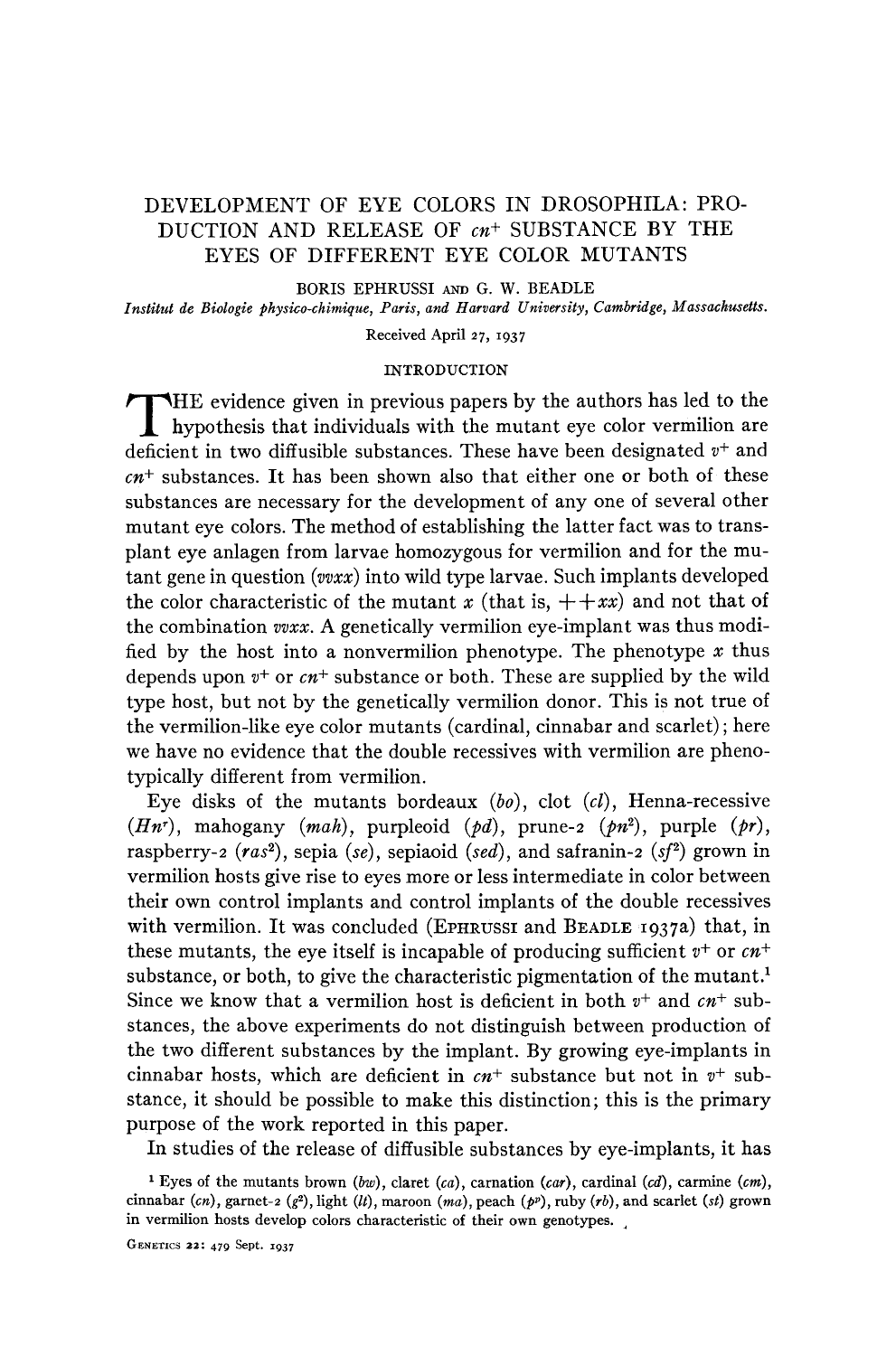### **480** BORIS EPHRUSSI **AND G. W. BEADLE**

been shown that of twenty-five eye color types tested, only nine (claret, carmine, cinnabar, garnet-2, light, maroon, peach, ruby, and scarlet) give evidence of release of  $v^+$  substance when tested in apricot vermilion  $(w^a v)$ hosts. Release of  $v^+$  substance is indicated by a modification of the eyes of the hosts toward apricot. On the other hand, all of the eight types of eyeimplants tested for the release of *cn+* substance (wild type, bright, cardinal, Henna-recessive, sepia, scarlet, vermilion, and apricot) gave positive results (EPHRUSSI and BEADLE 1937c). In this test,  $cn^{+}$  substance is detected by a modification of the eyes of apricot cinnabar hosts toward apricot. **A** second purpose of the present paper is to present the results of additional tests for the release of *cn+* substance by eye-implants of various genotypes.

# MATERIAL AND TECHNIQUE

The technique of transplantation used in the experiments reported here has been described by EPHRUSSI and BEADLE (1936). The same series of mutants was tested as was previously used in tests for the release of *v+*  substance. In all tests eye disks were taken from larvae approaching puparium formation and implanted in apricot cinnabar larvae of approximately the same age. Shortly after eclosion the eyes of the hosts were examined for implant-host effects. Implants were removed from the hosts and compared with controls made at the same time. Thus, in the case of a sepia implant grown in an apricot cinnabar host, after recording the color of the eyes of the host, the implant was compared with a sepia implant grown in a sepia host.

#### EXPERIMENTAL RESULTS

From the results summarized in table I it is seen that in all cases except vermilion and possibly bright, the implant develops pigmentation according to its own genetic constitution; that is, the implant shows autonomous development of color. On the other hand, all implants except cinnabar modify the eye color of the host toward apricot; in such cases the development of color in the host's eyes is not autonomous with respect to the cinnabar component. Implant-host modifications are recorded in a roughly quantitative way. It is seen that this modification varies with the genetic constitution of the implant.

## DISCUSSION

It is known from studies of the interaction of different eye color characters that cinnabar in combination with any other eye color except vermilion, cardinal, and scarlet (that is, those belonging to the vermilion group of SCHULTZ, 1932), results in a color different from either component. From these relations we can infer that *cn+* substance is necessary for the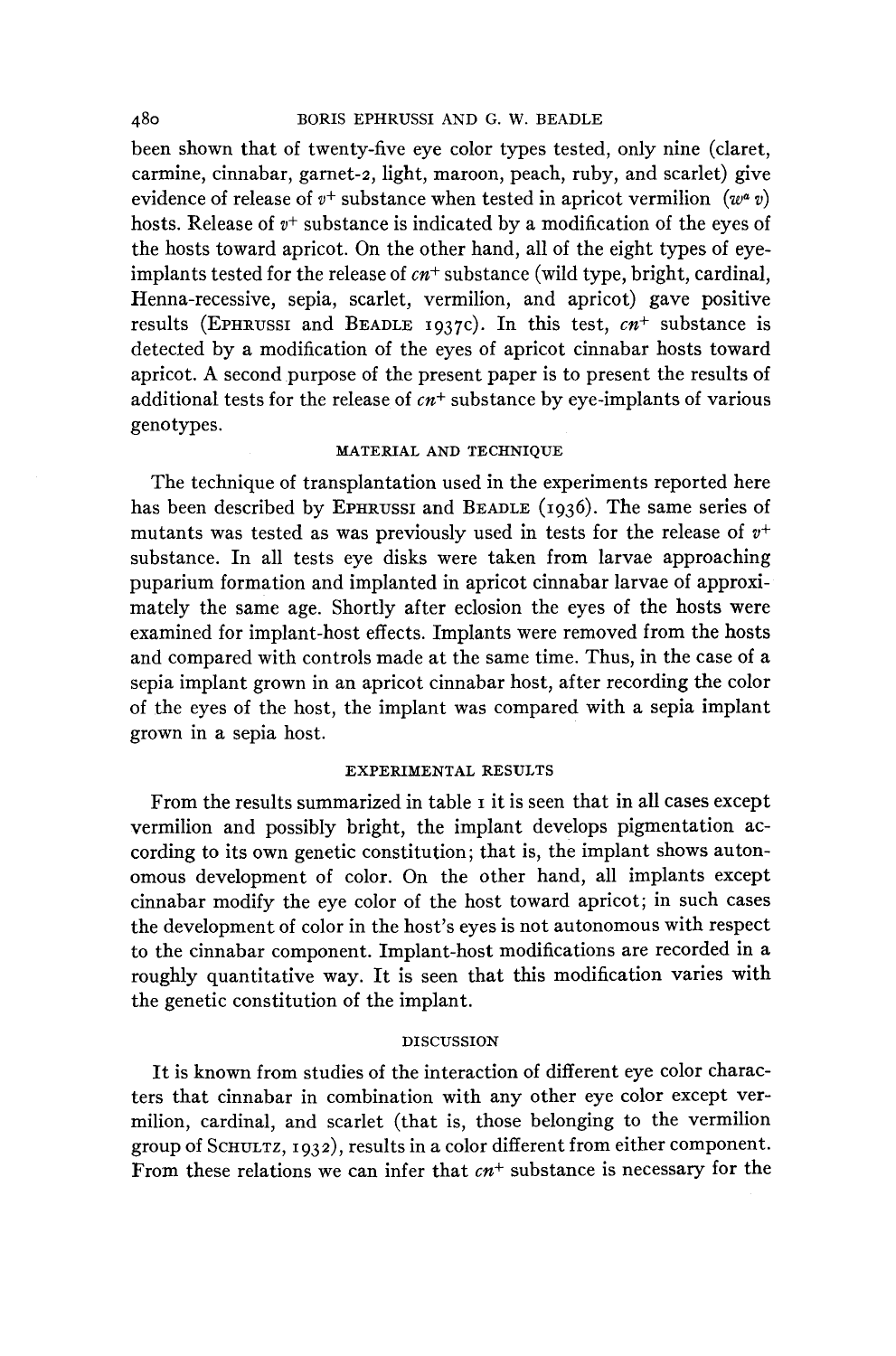#### **TABLE I**

| Development of eye color in implants of various mutants grown in $w^a$ on hosts, and the effect            |  |  |
|------------------------------------------------------------------------------------------------------------|--|--|
| of the implant on the eye color of the host. Under heading "number of individuals" the arrangement         |  |  |
| of sex combinations is: $9$ in $9$ , $9$ in $\sigma$ , $\sigma$ in $9$ , $\sigma$ in $\sigma$ , and total. |  |  |

| <b>GENOTYPE</b><br>OF<br><b>IMPLANT</b> | <b>NUMBER</b><br>OF<br><b>IMPLANTS</b> | <b>NUMBER OF</b><br><b>INDIVIDUALS</b> | <b>PHENOTYPE</b><br>OF<br><b>IMPLANT</b> | EFFECT ON<br>HOST |
|-----------------------------------------|----------------------------------------|----------------------------------------|------------------------------------------|-------------------|
| $+$                                     |                                        | $\ast$                                 | $+$                                      | strong            |
| $^{bo}$                                 | I                                      | 2, 4, 3, 5; 14                         | $b$ o                                    | medium            |
| bri                                     | 1                                      | 6, 3, 6, 2; 17                         | $bri**$                                  | very weak         |
| bw                                      | I                                      | 6, 4, 3, 8; 21                         | bw                                       | weak              |
| ca                                      | I.                                     | 6, 3, 6, 6; 21                         | ca                                       | medium            |
| car                                     | I                                      | 4, 4, 1, 5; 14                         | $c$ ar                                   | strong            |
| $c\bar{d}$                              | $\mathbf I$                            | 7, 0, 4, 3; 14                         | c d                                      | medium            |
|                                         | $\overline{\mathbf{2}}$                | 0, 1, 0, 0; 1                          | $c\overline{d}$                          | medium            |
| $\mathfrak{cl}$                         | I                                      | 6, 3, 3, 1; 13                         | $\mathfrak{cl}$                          | weak              |
| cm                                      | I.                                     | 5, 3, 3, 3; 14                         | $\epsilon$ m                             | medium            |
| $\epsilon n$                            |                                        | $\ast$                                 | cn                                       | none              |
| g <sup>2</sup>                          | 1                                      | 4, 4, 6, 4; 18                         | $g^2$                                    | strong            |
| $Hn^r$                                  | I                                      | 6, 3, 2, 5; 16                         | $Hn^r$                                   | weak              |
| $\boldsymbol{u}$                        | $\mathbf I$                            | 3, 5, 5, 3; 16                         | lt                                       | strong            |
|                                         | $\overline{a}$                         | I, 0, 0, 0; I                          | lt                                       | strong            |
| ma                                      | 1                                      | 2, 5, 6, 2; 15                         | ma                                       | medium            |
| mah                                     | I                                      | 7, 5, 7, 8; 27                         | mah                                      | very weak         |
| $\dot{\mathcal{P}}^{\mathcal{V}}$       | $\mathbf r$                            | 2, 1, 3, 0; 6                          | p <sup>p</sup>                           | strong            |
| pd                                      | $\mathbf{I}$                           | 0, 4, 4, 2; 10                         | pd                                       | strong            |
| $pn^2$                                  | $\mathbf{r}$                           | 4, 2, 2, 2; 10                         | $pn^2$                                   | medium            |
|                                         | $\overline{a}$                         | 0, I, I, I; 3                          | $pn^2$                                   | medium            |
| br                                      | I                                      | 1, 0, 1, 0; 2                          | þr                                       | strong            |
| $\sqrt{r} a s^2$                        | $\mathbf{I}$                           | 9, 5, 8, 5; 27                         | $\sqrt{r} a s^2$                         | weak              |
| rb                                      | r                                      | 3, 4, 7, 2; 16                         | rЪ                                       | medium            |
| se                                      | $\mathbf{I}$                           | 5, 4, 3, 4; 16                         | se                                       | strong            |
|                                         | $\overline{\mathbf{z}}$                | 0, 0, 1, 0;<br>I                       | se                                       | strong            |
| sed                                     | $\mathbf{I}$                           | 8<br>4, 2, 1, 1;                       | sed                                      | medium            |
| $sf^2$                                  | I                                      | 6<br>3, 0, 2, 1;                       | $sf^2$                                   | weak              |
| st                                      | I                                      | 2, 2, 4, 1;<br>9                       | st                                       | strong            |
| v                                       |                                        | $\ast$                                 | $^{+}$                                   | strong            |
| w                                       | 1                                      | 0, 4, 1, 0;<br>$\overline{\mathbf{5}}$ | w                                        | strong            |
|                                         | 2                                      | 0, 1, 0, 0;<br>I                       | w                                        | strong            |
|                                         |                                        |                                        |                                          |                   |

\* **Data previously published (EPHRUSSI and BEADLE 1937~).** 

\*\* **Implants possibly slightly darker than controls** *(bo* **implants) grown in** *bo* **hosts).** 

development of any eye color not belonging to the vermilion group. On the basis of this argument, it follows that any eye-implant which shows autonomous development of color when grown in a host deficient in  $cn^+$ substance (apricot cinnabar in this case) must itself be able to make the necessary  $cn$ <sup>+</sup> substance. Since there is no evidence that cardinal and scarlet eyes need *cn+* substance to develop their characteristic colors, it does not follow from this behavior alone that the eyes of these mutants are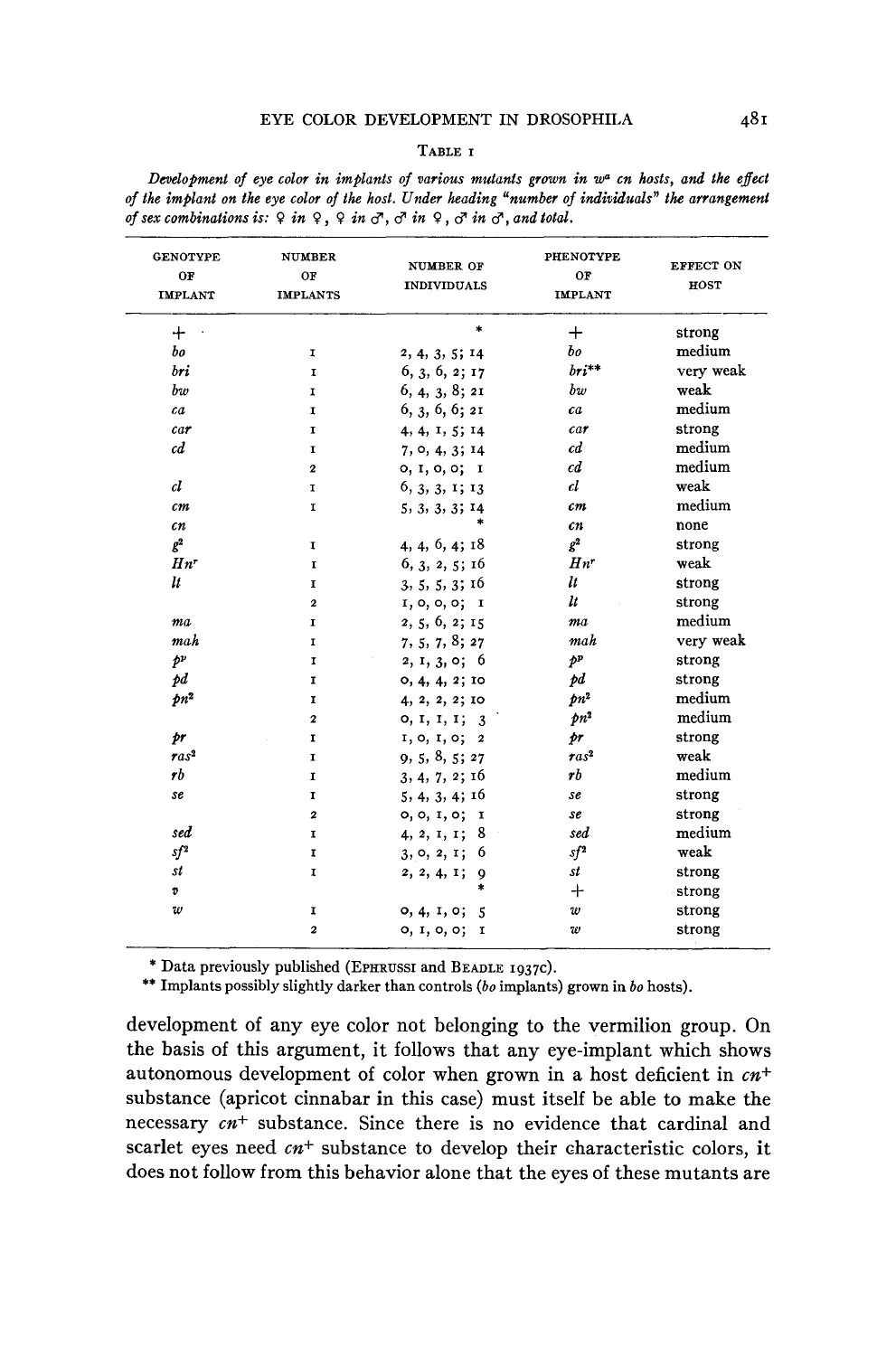able to produce *cn+* substance. As pointed out in the introduction, eyes of certain mutants do not show autonomous development when grown in vermilion hosts which are deficient in both *v+* and *cn+* substances. It was assumed that such eyes are themselves unable to produce as much of one or the other, or both, of the substances as they would have utilized in their normal environment. The fact that eye-implants of these same mutants grown in apricot cinnabar hosts show autonomous development of color indicates that  $v^+$  substance and not  $cn^+$  substance is the limiting factor when they are grown in vermilion hosts. In other words, eyes of all the mutants studied, when grown in a host able to supply them with a sufficient amount of *v+* substance, produce the *cn+* substance they would normally use.

The above conclusion is confirmed by the fact that eye-implants of all mutants tested with the exception of cinnabar release detectable quantities of *cnf* substance. From the experiments on release of *cn+* substance by eye-implants it is seen that scarlet and cardinal eyes are capable of producing and releasing this substance. Eyes of mutants assumed from other types of evidence to be deficient in  $v^+$  and  $cn^+$  substance (carnation, carmine, claret, garnet-2, peach, ruby, and vermilion, BEADLE and EPHRUSSI 1936), release  $cn$ <sup>+</sup> substance when grown in the presence of  $v$ <sup>+</sup> substance. This is in agreement with the previous interpretation of the authors which assumed that in these cases the deficiency of the two substances results fron a partial or complete block in the sequence of reactions leading to the formation of  $v^+$  substance. Once this substance is supplied, as it is by a cinnabar host, there should be no further block to the formation of *cn+* substance (EPHRUSSI and BEADLE 1937b, BEADLE and EPHRUSSI 1937a).

The two mutants bright and mahogany show evidence of having reduced amounts of *cn+* substance, but, according to the corresponding type of test, they show no evidence of having a reduced amount of  $v^+$  substance (BEADLE and EPHRUSSI 1937b). It has been assumed that in these mutants the reactions leading to the formation of *cn+* substance are partially blocked. The tests for release of *cn+* substance by eyes of these mutants were positive but very weak. The argument that *cn+* substance is produced at a reduced rate in these mutants as compared with wild type is in general supported.

With regard to the observed differences in magnitude of implant-host effects, several interpretations appear plausible. It seems reasonable to assume that at least two factors influence this effect:  $i$ ) the total amount of *cn+* substance produced by the implant, and 2) the amount used by the implant itself. One might assume that the difference between these two quantities represents the amount released. Following these assumptions,